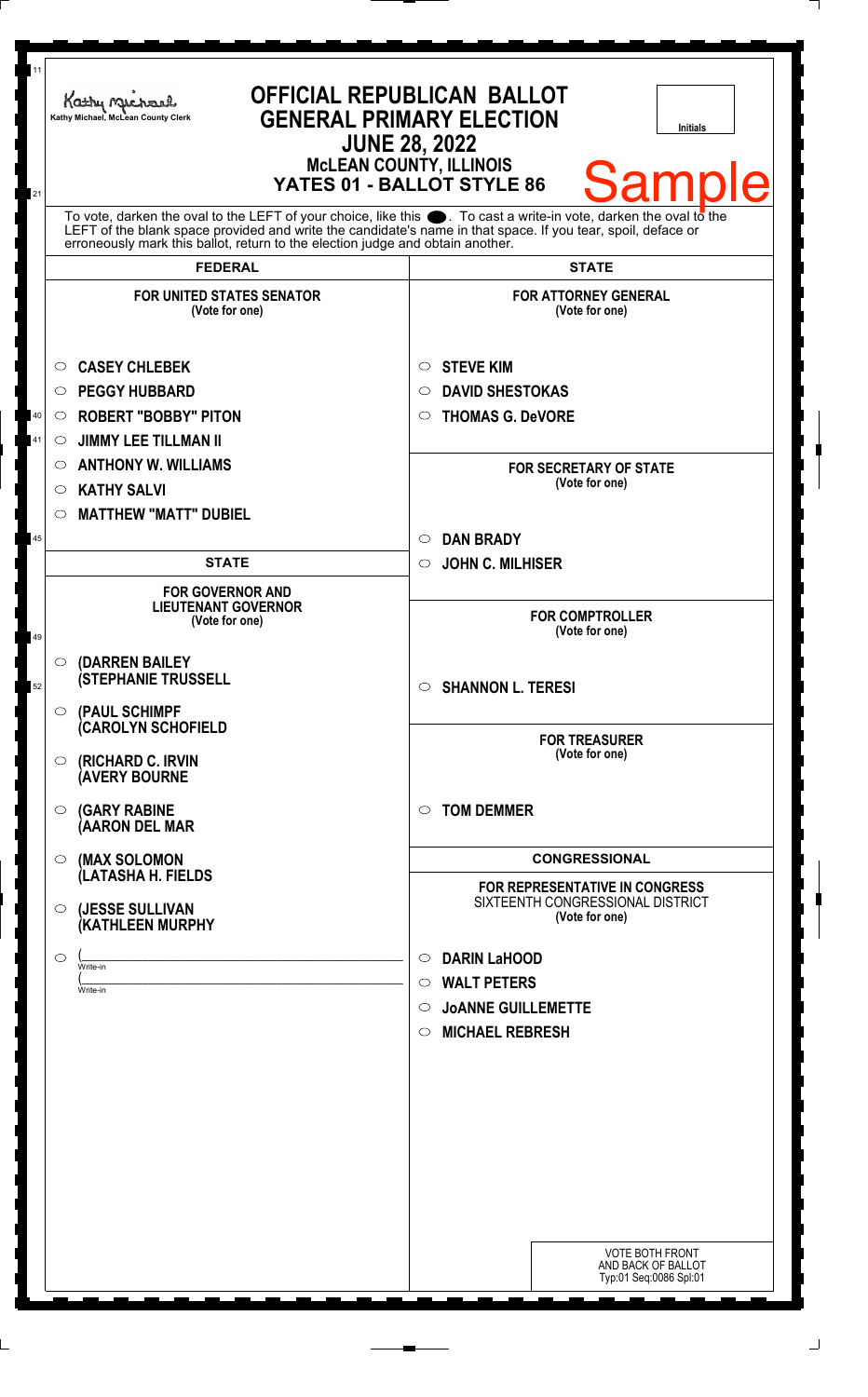| <b>OFFICIAL REPUBLICAN BALLOT - GENERAL PRIMARY ELECTION - JUNE 28, 2022</b>                                               |                                                                                                                                     |  |  |  |
|----------------------------------------------------------------------------------------------------------------------------|-------------------------------------------------------------------------------------------------------------------------------------|--|--|--|
| <b>LEGISLATIVE</b>                                                                                                         | <b>JUDICIAL</b>                                                                                                                     |  |  |  |
| <b>FOR STATE SENATOR</b><br>FIFTY-THIRD LEGISLATIVE DISTRICT<br>(Vote for one)                                             | FOR JUDGE OF THE CIRCUIT COURT<br>ELEVENTH JUDICIAL CIRCUIT<br>(To fill the vacancy of the Hon. Scott Drazewski)<br>(Vote for one)  |  |  |  |
| <b>JASON BARICKMAN</b><br>$\circ$                                                                                          | <b>CARLA BARNES</b><br>$\circ$                                                                                                      |  |  |  |
| <b>REPRESENTATIVE</b>                                                                                                      |                                                                                                                                     |  |  |  |
| <b>FOR REPRESENTATIVE</b><br>IN THE GENERAL ASSEMBLY<br>ONE HUNDRED AND SIXTH<br>REPRESENTATIVE DISTRICT<br>(Vote for one) | FOR JUDGE OF THE CIRCUIT COURT<br>ELEVENTH JUDICIAL CIRCUIT<br>(To fill the vacancy of the Hon. Paul G. Lawrence)<br>(Vote for one) |  |  |  |
| <b>THOMAS M. BENNETT</b><br>$\circ$                                                                                        | <b>DON KNAPP</b><br>$\circ$                                                                                                         |  |  |  |
|                                                                                                                            | <b>AMY McFARLAND</b><br>$\circ$                                                                                                     |  |  |  |
| <b>COUNTY</b>                                                                                                              |                                                                                                                                     |  |  |  |
| <b>FOR COUNTY CLERK</b>                                                                                                    | <b>PRECINCT</b>                                                                                                                     |  |  |  |
| (Vote for one)                                                                                                             | FOR PRECINCT COMMITTEEPERSON<br>YATES 01                                                                                            |  |  |  |
|                                                                                                                            | (Vote for one)                                                                                                                      |  |  |  |
| <b>KATHY MICHAEL</b><br>$\circ$                                                                                            |                                                                                                                                     |  |  |  |
|                                                                                                                            | <b>NO CANDIDATE</b>                                                                                                                 |  |  |  |
| <b>FOR COUNTY TREASURER</b><br>(Vote for one)                                                                              |                                                                                                                                     |  |  |  |
|                                                                                                                            |                                                                                                                                     |  |  |  |
| <b>REBECCA C. McNEIL</b><br>$\circ$                                                                                        |                                                                                                                                     |  |  |  |
| <b>FOR COUNTY SHERIFF</b><br>(Vote for one)                                                                                |                                                                                                                                     |  |  |  |
| <b>MATT LANE</b><br>$\circ$                                                                                                |                                                                                                                                     |  |  |  |
| <b>REGIONAL OFFICE</b><br>OF EDUCATION                                                                                     |                                                                                                                                     |  |  |  |
| FOR REGIONAL SUPERINTENDENT OF SCHOOLS<br>(DeWITT, LIVINGSTON, LOGAN AND McLEAN COUNTIES)<br>(Vote for one)                |                                                                                                                                     |  |  |  |
| <b>MARK E. JONTRY</b><br>$\circ$                                                                                           |                                                                                                                                     |  |  |  |
| <b>COUNTY BOARD</b>                                                                                                        |                                                                                                                                     |  |  |  |
| <b>FOR COUNTY BOARD MEMBER</b><br><b>COUNTY BOARD DISTRICT 1</b><br>(Vote for not more than two)                           |                                                                                                                                     |  |  |  |
| <b>ADAM REEVES</b><br>$\circ$                                                                                              |                                                                                                                                     |  |  |  |
| $\circ$                                                                                                                    |                                                                                                                                     |  |  |  |
| Write-in                                                                                                                   |                                                                                                                                     |  |  |  |
|                                                                                                                            |                                                                                                                                     |  |  |  |
|                                                                                                                            | YOU HAVE NOW<br><b>COMPLETED VOTING</b>                                                                                             |  |  |  |
|                                                                                                                            | <b>VOTE BOTH FRONT</b><br>AND BACK OF BALLOT<br>Typ:01 Seq:0086 Spl:01                                                              |  |  |  |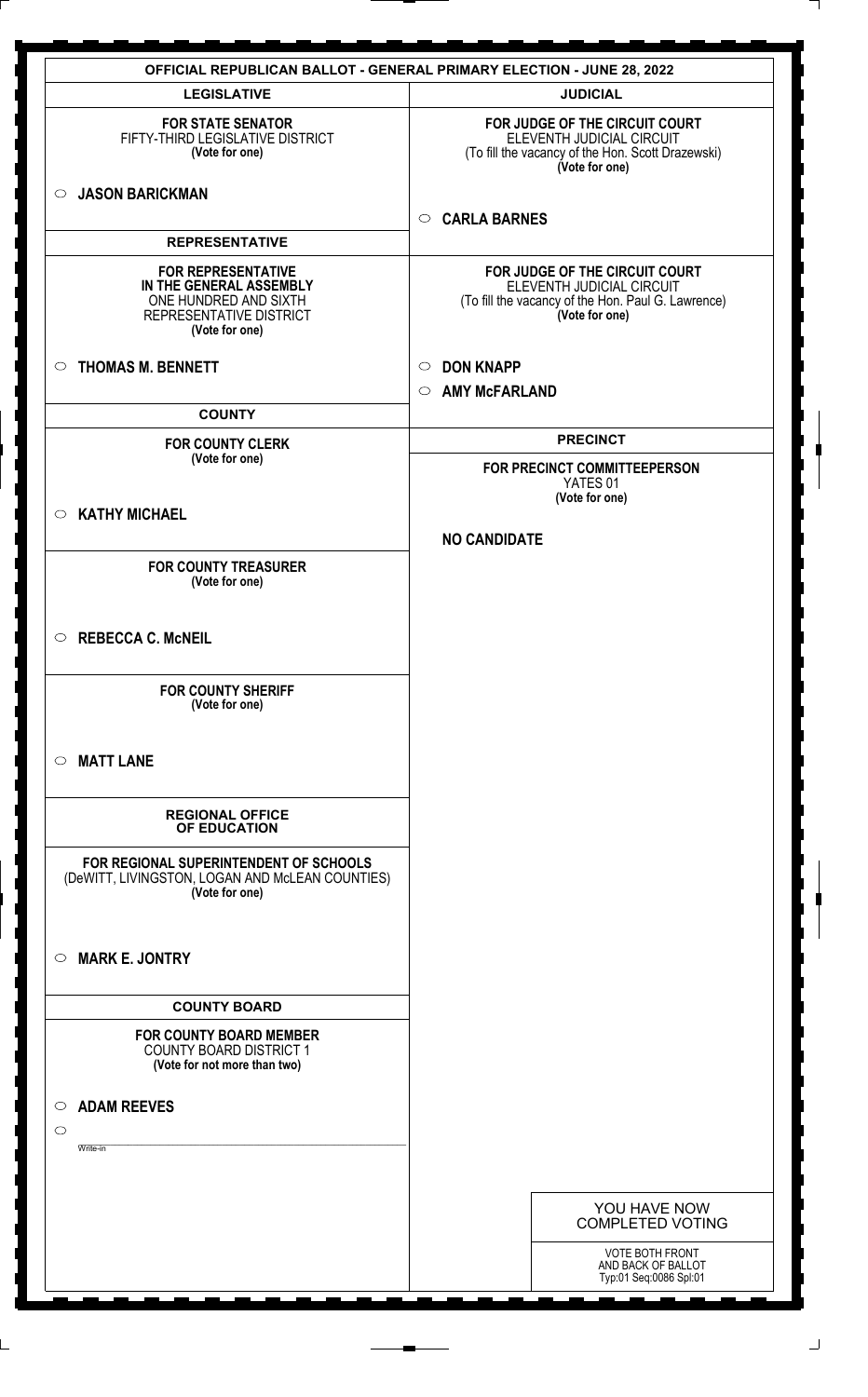|                     | Kathy Michael<br>Kathy Michael, McLean County Clerk                            | <b>OFFICIAL REPUBLICAN BALLOT</b><br><b>GENERAL PRIMARY ELECTION</b><br><b>Initials</b><br><b>JUNE 28, 2022</b><br><b>McLEAN COUNTY, ILLINOIS</b><br><b>Sample</b><br>YATES 01 - BALLOT STYLE 87<br>To vote, darken the oval to the LEFT of your choice, like this $\bullet$ . To cast a write-in vote, darken the oval to the<br>LEFT of the blank space provided and write the candidate's name in that space. If you tear, spoil, deface or |
|---------------------|--------------------------------------------------------------------------------|------------------------------------------------------------------------------------------------------------------------------------------------------------------------------------------------------------------------------------------------------------------------------------------------------------------------------------------------------------------------------------------------------------------------------------------------|
|                     | erroneously mark this ballot, return to the election judge and obtain another. |                                                                                                                                                                                                                                                                                                                                                                                                                                                |
|                     | <b>FEDERAL</b>                                                                 | <b>STATE</b>                                                                                                                                                                                                                                                                                                                                                                                                                                   |
|                     | <b>FOR UNITED STATES SENATOR</b><br>(Vote for one)                             | <b>FOR ATTORNEY GENERAL</b><br>(Vote for one)                                                                                                                                                                                                                                                                                                                                                                                                  |
| $\circ$             | <b>CASEY CHLEBEK</b>                                                           | <b>STEVE KIM</b><br>O                                                                                                                                                                                                                                                                                                                                                                                                                          |
| $\circ$             | <b>PEGGY HUBBARD</b>                                                           | <b>DAVID SHESTOKAS</b><br>◯                                                                                                                                                                                                                                                                                                                                                                                                                    |
| $\circ$             | <b>ROBERT "BOBBY" PITON</b>                                                    | <b>THOMAS G. DeVORE</b><br>$\circ$                                                                                                                                                                                                                                                                                                                                                                                                             |
| $\circ$             | <b>JIMMY LEE TILLMAN II</b>                                                    |                                                                                                                                                                                                                                                                                                                                                                                                                                                |
| $\circ$             | <b>ANTHONY W. WILLIAMS</b>                                                     | <b>FOR SECRETARY OF STATE</b>                                                                                                                                                                                                                                                                                                                                                                                                                  |
| O                   | <b>KATHY SALVI</b>                                                             | (Vote for one)                                                                                                                                                                                                                                                                                                                                                                                                                                 |
| $\circ$             | <b>MATTHEW "MATT" DUBIEL</b>                                                   |                                                                                                                                                                                                                                                                                                                                                                                                                                                |
|                     |                                                                                | <b>DAN BRADY</b><br>$\circ$                                                                                                                                                                                                                                                                                                                                                                                                                    |
|                     | <b>STATE</b>                                                                   | <b>JOHN C. MILHISER</b><br>$\circ$                                                                                                                                                                                                                                                                                                                                                                                                             |
|                     | <b>FOR GOVERNOR AND</b><br><b>LIEUTENANT GOVERNOR</b><br>(Vote for one)        | <b>FOR COMPTROLLER</b><br>(Vote for one)                                                                                                                                                                                                                                                                                                                                                                                                       |
|                     | $\circ$ (DARREN BAILEY<br><b>(STEPHANIE TRUSSELL</b>                           | <b>SHANNON L. TERESI</b><br>$\circ$                                                                                                                                                                                                                                                                                                                                                                                                            |
| $\circ$             | (PAUL SCHIMPF<br><b>CAROLYN SCHOFIELD</b>                                      | <b>FOR TREASURER</b>                                                                                                                                                                                                                                                                                                                                                                                                                           |
| $\circ$             | (RICHARD C. IRVIN<br><b>(AVERY BOURNE</b>                                      | (Vote for one)                                                                                                                                                                                                                                                                                                                                                                                                                                 |
| $\circ$             | <b>(GARY RABINE</b><br>(AARON DEL MAR                                          | <b>TOM DEMMER</b><br>$\circ$                                                                                                                                                                                                                                                                                                                                                                                                                   |
| $\circ$             | (MAX SOLOMON<br>(LATASHA H. FIELDS                                             | <b>CONGRESSIONAL</b><br><b>FOR REPRESENTATIVE IN CONGRESS</b>                                                                                                                                                                                                                                                                                                                                                                                  |
|                     | $\circ$ (JESSE SULLIVAN<br><b>(KATHLEEN MURPHY</b>                             | SIXTEENTH CONGRESSIONAL DISTRICT<br>(Vote for one)                                                                                                                                                                                                                                                                                                                                                                                             |
| $\circlearrowright$ | Write-in                                                                       | <b>DARIN LaHOOD</b><br>$\circ$                                                                                                                                                                                                                                                                                                                                                                                                                 |
|                     | Write-in                                                                       | <b>WALT PETERS</b><br>$\circ$                                                                                                                                                                                                                                                                                                                                                                                                                  |
|                     |                                                                                | <b>JOANNE GUILLEMETTE</b><br>$\circ$                                                                                                                                                                                                                                                                                                                                                                                                           |
|                     |                                                                                | <b>MICHAEL REBRESH</b><br>$\circ$                                                                                                                                                                                                                                                                                                                                                                                                              |
|                     |                                                                                |                                                                                                                                                                                                                                                                                                                                                                                                                                                |
|                     |                                                                                |                                                                                                                                                                                                                                                                                                                                                                                                                                                |
|                     |                                                                                |                                                                                                                                                                                                                                                                                                                                                                                                                                                |
|                     |                                                                                |                                                                                                                                                                                                                                                                                                                                                                                                                                                |
|                     |                                                                                |                                                                                                                                                                                                                                                                                                                                                                                                                                                |
|                     |                                                                                |                                                                                                                                                                                                                                                                                                                                                                                                                                                |
|                     |                                                                                |                                                                                                                                                                                                                                                                                                                                                                                                                                                |
|                     |                                                                                | <b>VOTE BOTH FRONT</b><br>AND BACK OF BALLOT                                                                                                                                                                                                                                                                                                                                                                                                   |